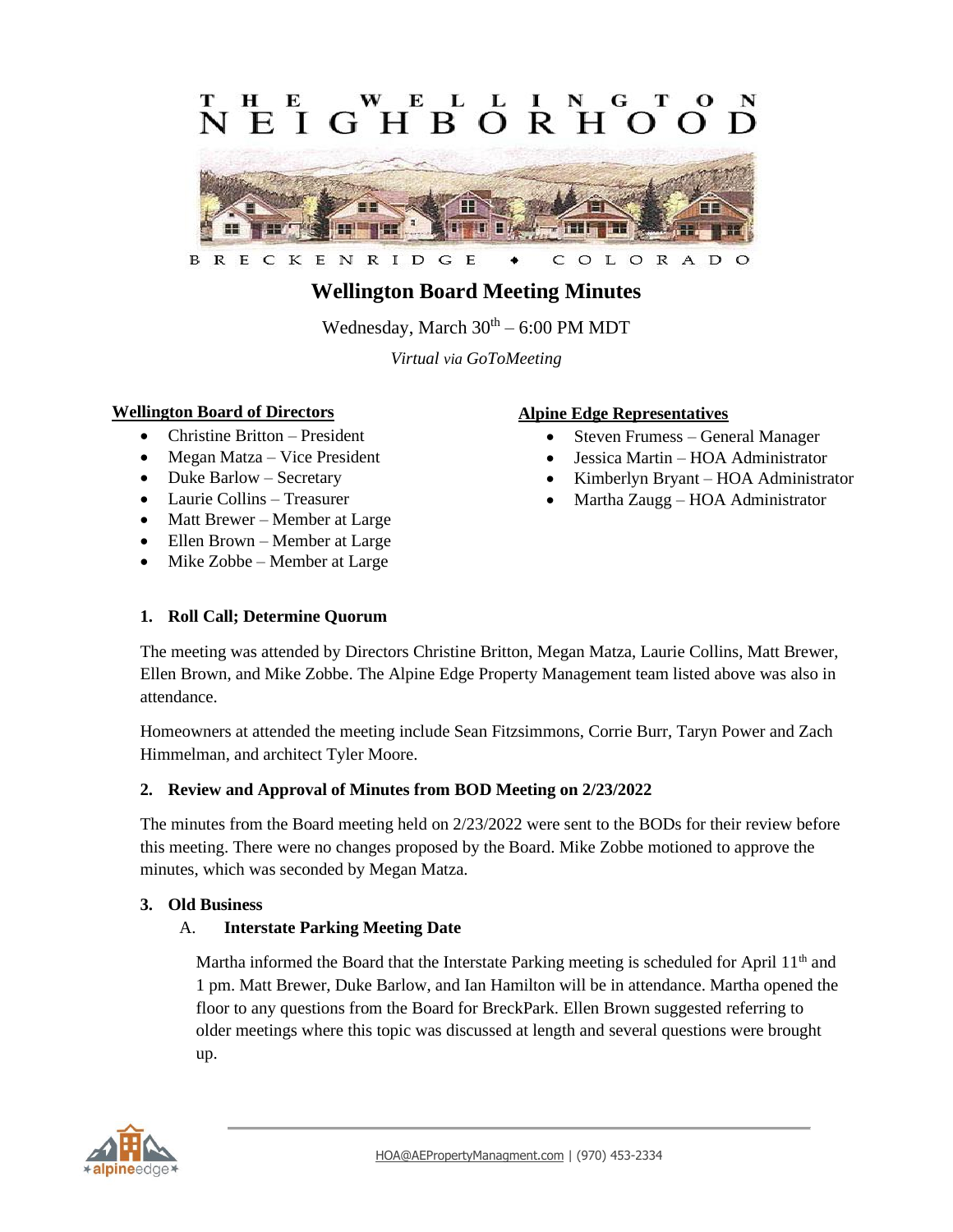Ellen asked if the Board ever received the data from the resident survey. Steven said the data was sent to the Board before the Annual Meeting; however, he is not sure if it was reviewed. He offered the recirculate the data for the Board.

#### B. **Corrie Burr Q&A**

Corrie Burr addressed the Board and informed them that the biggest question that she receives from owners is why the Town is looking to approve bonus rooms or what they plan to do. The Town is looking for different ways to promote workforce housing. The Town does not review HOA codes when reviewing plans for bonus rooms or carriage houses.

Ellen asked to hear more about density. Corrie explained that each property has an allotment of density stating how many people can relive on that property. Ellen asked if there was a density allotment for the neighborhood as a whole and Corrie said she would have to confirm.

Mike asked what the maximum theoretical density would be if the number of carriage houses and bonus rooms that already exist and how many that potentially exist are included. Megan's thought is that with the fluctuating population in the neighborhood (large families moving in, children of families moving out), there shouldn't be issues over one person being added to the population. Ellen agreed but said there may be more of these requests down the line, so the Board needs to decide if they support the Towns design to promote workforce housing. The more people that are allowed into the neighborhood, the more parking issues they will have. Mike mentioned that it is also a matter of what the design standards are in the neighborhood.

Ellen asked if the guidelines are accurate anymore if they want to support additional rooms being added. Matt agreed with Mike and Ellen and asked Taryn if she was aware that open market units were allowed carriage houses and deed-restricted units were allowed bonus rooms. Taryn said she did know about those design allowances and her plans were resubmitted as a bonus room.

Ellen believes it important that the Board does more research into the density limit in the Wellington neighborhood. Megan asked Corrie if the density was based on bedrooms or physical bodies. Corrie believes it is based on the number of people, which translates to 1.5 people per bedroom. Ellen asked about rent, and whether the Town would ask for these bonus rooms to be rent-controlled. Corrie said that it is rent capped and must be rented to the local workforce. The Town has also offered a \$50K addition to the resale value.

Matt said it is a fairness issue that he believes will be taken advantage of in the next five to ten years. He doesn't want the Board to be able to say no to someone but yes to another.

# C. **Parking Pass Holder Replacement at Farncomb Green**

#### **4. New Business**

# A. **63 Bridge Street Plans – Bonus Room**

The Power/Himmelman architect, Tyler Moore, addressed the Board and presented the plans for the bonus room. He also pointed out inconsistencies in the DRB's response that did not